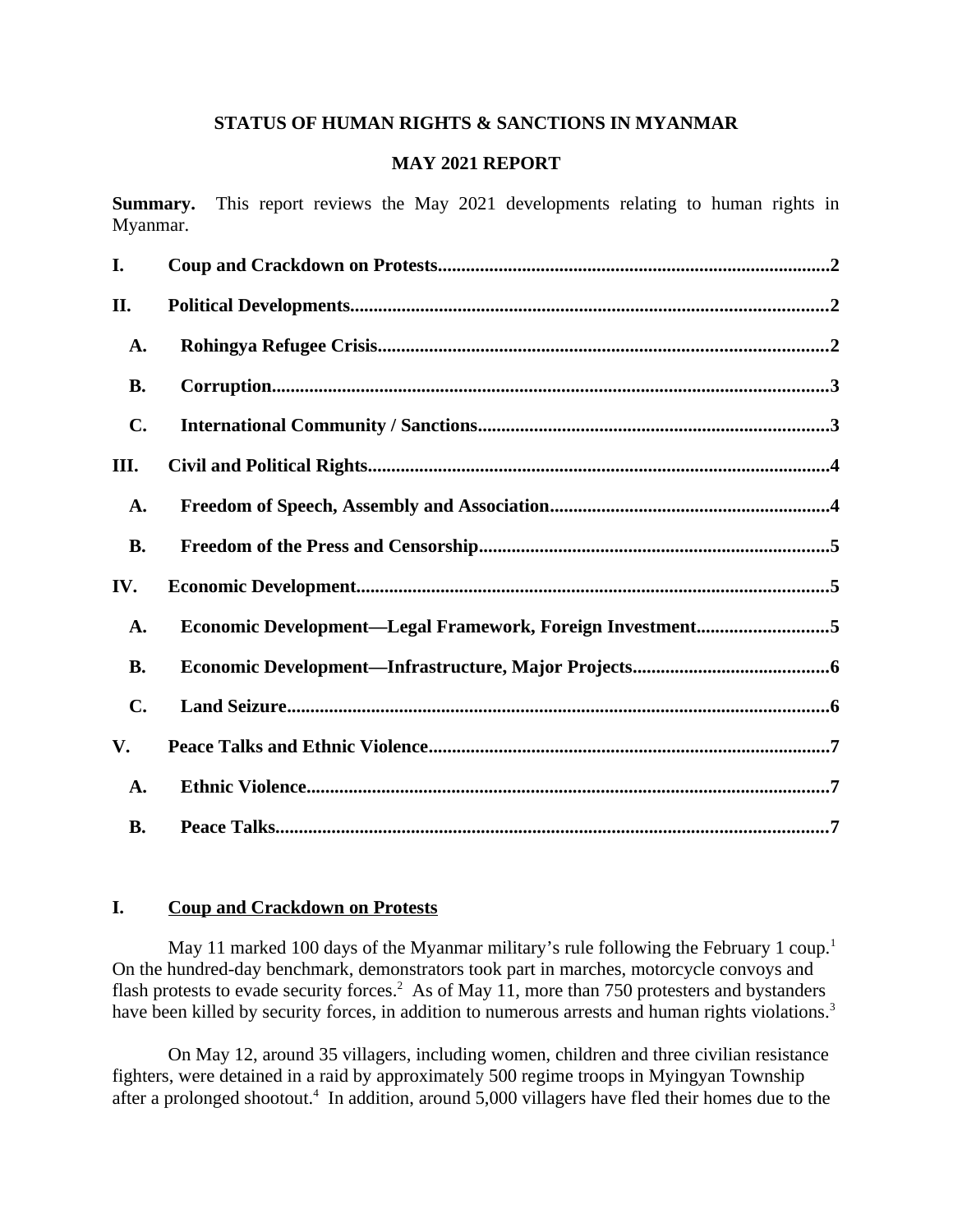fighting between troops and the civilian resistance.<sup>5</sup> Recent shootouts have forced around 13,000 civilians from around 25 villages in Kani Township, Sagaing Region, into hiding in forests.<sup>6</sup>

Khet Thi, a Myanmar poet known for writing verse supporting the resistance movement against the ruling military regime, died less than 24 hours after his arrest. His body was returned to his family with organs including his heart removed.<sup>7</sup> The military has imprisoned at least 32 writers and poets, according to PEN International, a global association of writers that tracks arrests and deaths.<sup>8</sup>

As of May 16, more than 3,900 people have been detained in response to anti-coup protests.<sup>9</sup> The families of those taken have no information regarding their location, according to the Assistance Association for Political Prisoners, a nonprofit that monitors fatalities and arrests.<sup>10</sup> Among them are politicians, activists, artists, medics and civil servants.<sup>11</sup>

As of May 22, Myanmar's military has suspended more than 125,900 teachers for joining a civil disobedience movement to oppose the military coup.<sup>12</sup> Around 19,500 university staff have also been suspended.<sup>13</sup> The disruption at schools echoes that in the health sector and across public services and private business since the coup.<sup>14</sup>

On May 29, the National Unity Government ("NUG"), a shadow government seeking to reverse the military coup has joined forces with the Chin National Front, a rebel group, to "demolish" military rule.<sup>15</sup> The two sides agreed to cooperate based on equality, mutual respect and mutual recognition to resist the dictatorship and establish a federal democracy.<sup>16</sup> The two sides also agreed to cooperate in areas such as the protection of civilians and implementing a federal union.<sup>17</sup>

#### **II. Political Developments**

# <span id="page-1-1"></span><span id="page-1-0"></span>**A. Rohingya Refugee Crisis**

Officials from the United Nations High Commissioner for Refugees ("UNHCR") visited a Rohingya refugee settlement built on a cyclone-prone island off the coast of Bangladesh, sparking a protest related to living conditions among the Rohingya living there.<sup>18</sup> Bangladesh has transitioned approximately 18,000 Rohingya refugees from the Cox's Bazar region to Bhashan Char since December, and has plans to move around 82,000 more. The Cox's Bazar region is currently the home to more than 850,000 Rohingya refugees.

The protests, which consisted of throwing rocks at warehouse windows and attempting to gain entrance to buildings that the UNHCR officials were visiting, included large numbers of people, with estimates ranging from 500 to 4,000 people.<sup>19</sup> The clash between Rohingya and police officers left some injured. Despite the unrest, UNHCR officials were able to meet with groups of refugees. The Rohingya representatives who spoke with UNHCR officials said that they did not want to continue living on the island, even if the UN took over operations.  $20$  The UNHCR has recognized that "measures to protect residents from storms and flooding [are] not fully in place on the island."  $21$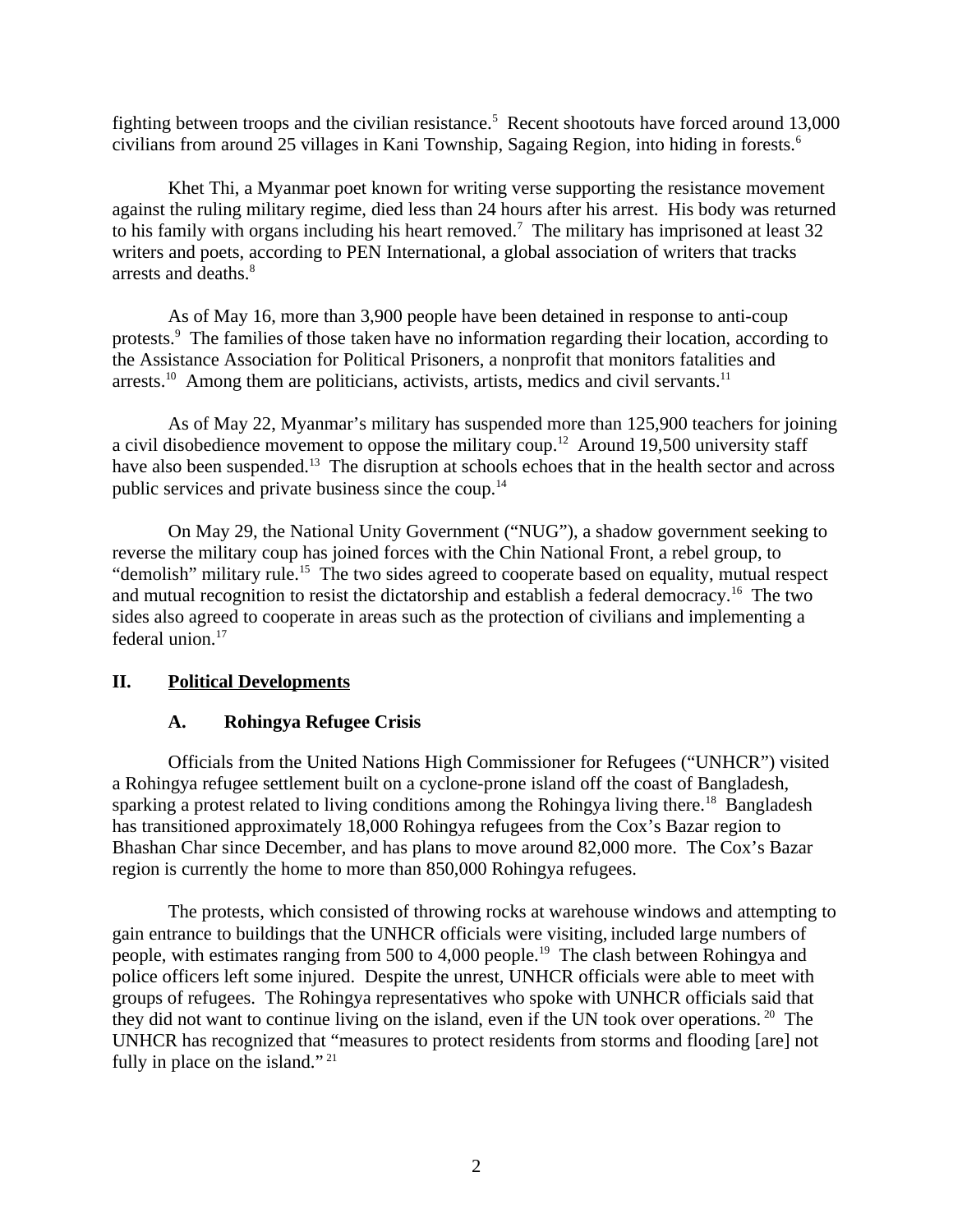Myanmar military chief Min Aung Hlaing restated the country's refusal to repatriate the Rohingya refugees, as they are not considered citizens under Myanmar law.<sup>22</sup> The military chief pointed to legal definitions of the Muslim population when Myanmar gained its independence in 1948 from Britain, which did not include the term "Rohingya."<sup>23</sup> Bangladesh Prime Minister Sheikh Hasina spoke with UN General Assembly President Volkan Bozkir about the situation, and expressed concerns over the future of the Rohingya refugees in Bangladesh given the recent military coup across the border.<sup>24</sup> However, Rohingya camp leaders have noted their hesitation to return to Myanmar before their "nationality is returned and safety and security are guaranteed." <sup>25</sup>

# <span id="page-2-1"></span>**B. Corruption**

Reports have surfaced alleging that the junta is soliciting bribes from wealthy parents whose children have been detained following anti-coup protests.<sup>26</sup> According to The Irrawaddy, the junta has asked families for 5,000,000 kyats (USD \$3,200) and falsely promised their children's release in exchange.<sup>27</sup>

Other reports indicate that bribery has become rampant in the transportation sector as police search passengers and their belongings at checkpoints, threatening to detain passengers upon uncovering anything supporting the protest movement.<sup>28</sup> The police then demand that the passenger pay a bribe to avoid detention.<sup>29</sup>

# <span id="page-2-0"></span>**C. International Community / Sanctions**

Myanmar's National Unity Government, the government ousted in the military coup on February 1, said that it is taking all necessary steps to cooperate with the International Court of Justice with respect to accusations against Myanmar for the commission of genocide against the Rohingya.<sup>30</sup> The NUG is also considering accepting jurisdiction by the International Criminal Court over the killings, torture and other crimes against civilians committed by the Myanmar junta since the coup. $31$ 

The United Nations warned that Myanmar is on the brink of economic disaster due to the combination of the COVID-19 pandemic and the military coup.<sup>32</sup> According to a UN Development Program report, almost half of Myanmar's population will be forced into poverty by the end of the year.<sup>33</sup>

Local and foreign experts have stressed that tougher action is needed to cut off foreign currency flows to the Myanmar military regime, arguing that severing financial support would hasten the collapse of the current military rule.<sup>34</sup> Independent Economists for Myanmar, an anonymous group, suggested that stricter sanctions limiting the regime's ability to collect revenue from natural gas, mining, forestry, shipping and airlines could cut off roughly \$2 billion per year in financing.<sup>35</sup> United Nations experts urged international businesses to put pressure on the military regime's leaders because "the revenues that the military earns from domestic and foreign businesses substantially enhance its ability and capacity to carry out these grave [human rights] violations."<sup>36</sup> In mid-May, the United States imposed sanctions on additional entities and individuals associated with the military regime, including the Myanmar State Administrative Council.<sup>37</sup>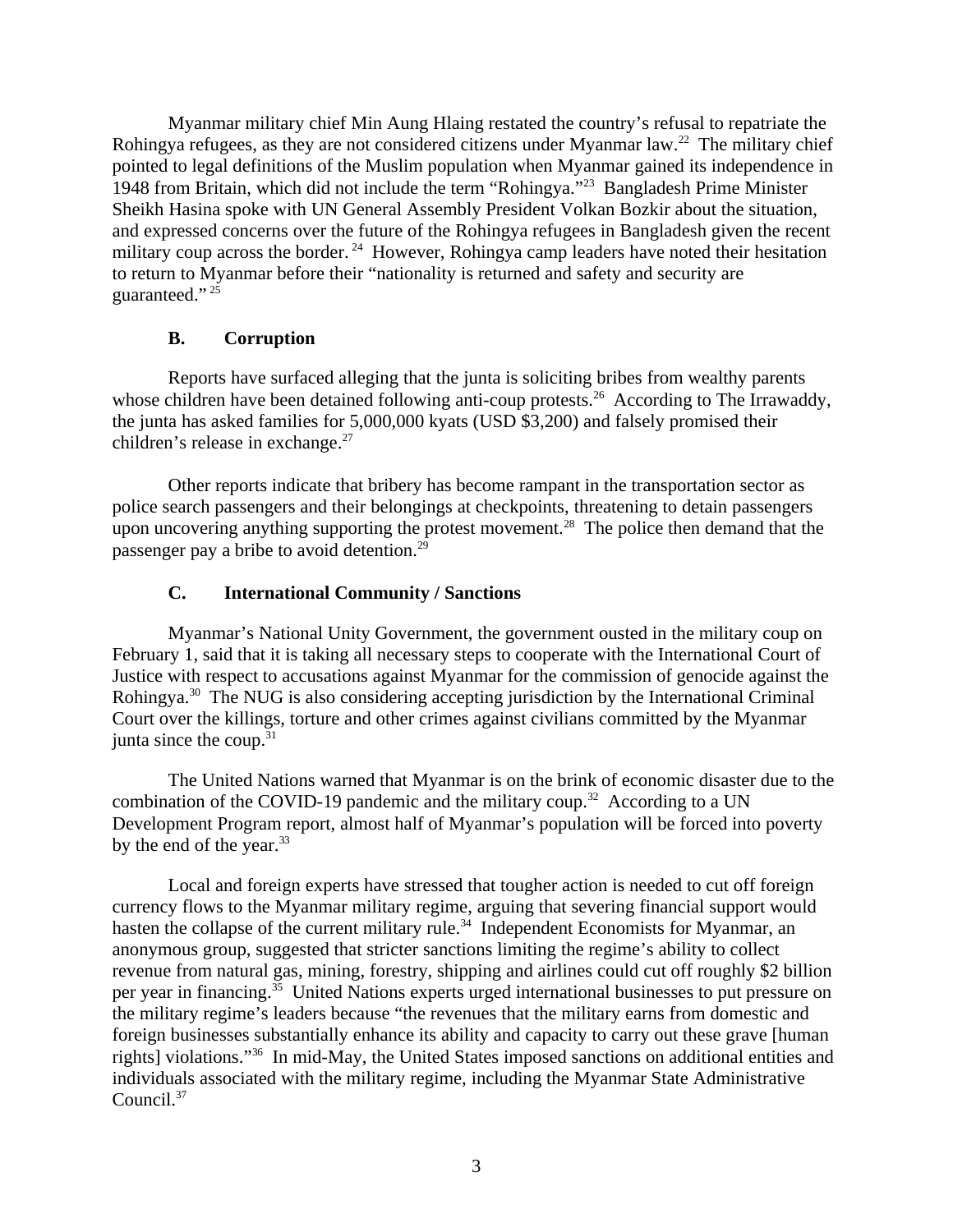The US-ASEAN Business Council called for the United States to appoint a special envoy for Myanmar to help resolve the crisis.<sup>38</sup> Noting that "the unfolding situation in Myanmar threatens economic collapse and imperils the lives of the people of Myanmar," the business council chairman stressed that "American leadership is necessary in this critical moment to realize a viable path forward for Myanmar and ensure stability in the region."<sup>39</sup>

Myanmar Accountability Project, a British non-governmental organization, has launched a legal case against Myanmar's coup leaders over their claim to the Burmese ambassadorial residence in the UK and their attempts to evict Myanmar's former ambassador who opposes the military regime and views it as an illegitimate government. $40$ 

#### **III. Civil and Political Rights**

#### <span id="page-3-2"></span><span id="page-3-1"></span>**A. Freedom of Speech, Assembly and Association**

Following the Home Affairs Ministry's declaration in April that the NUG is an unlawful association, on May 8, the military regime branded the NUG, the People's Defense Forces and the Committee Representing Pyidaungsu Hluttaw ("CRPH"), as terrorist groups for alleged acts of incitement against the junta.<sup>41</sup> On May 15, military general Zaw Min Tun said that action must be taken against the National League for Democracy ("NLD") as a party that supports the NUG and the CRPH.<sup>42</sup> The Union Election Commission chairman Thein Soe called for the NLD to be abolished, stating it had "plotted illegally" to win the election. The UEC also asked the Ministry of Home Affairs to investigate if any political parties, including the NLD, had committed voter fraud or violated any provisions of the Political Parties Registration Law, which prohibits supporting or having links to terrorists or unlawful associations.<sup>43</sup>

Prominent democracy activist Ko Mya Aye faces hate speech charges under Article 505(c) of the Penal Code, which prohibits statements that could incite the commission any offense against any person or community.<sup>44</sup> The case centers around a 2014 email about Ko Mya Aye's work with ethnic armed organizations, Burman ethno-nationalism, and the importance of working together for federal democracy.<sup>45</sup>

The civil disobedience movement continues in full force, with workers across various industries refusing to show up for work and instead joining anti-junta protests.<sup>46</sup> The Teachers' Federation reported that more than 125,000 out of 430,000 teachers had joined the movement while 11,100 out of 24,000 university teachers had been suspended from their positions for taking part in the movement, with more than 5,000 professors having their qualifications revoked between May 5 and May 8 for participating.<sup>47</sup>

# <span id="page-3-0"></span>**B. Freedom of the Press and Censorship**

Myanmar's media has been under persistent attack since the coup began in February.<sup>48</sup> Approximately 85 journalists have been detained, and the publication licenses for 8 media outlets have been revoked.<sup>49</sup> The Irrawaddy is one of many outlets that have been targeted and has been sued under Article 505(a) of the Penal Code, which criminalizes spreading "false" news.<sup>50</sup> In addition to government-mandated shutdowns, some media outlets have also halted publishing in reaction to the ongoing persecution.<sup>51</sup> For example, the Standard Time Daily, Myanmar's last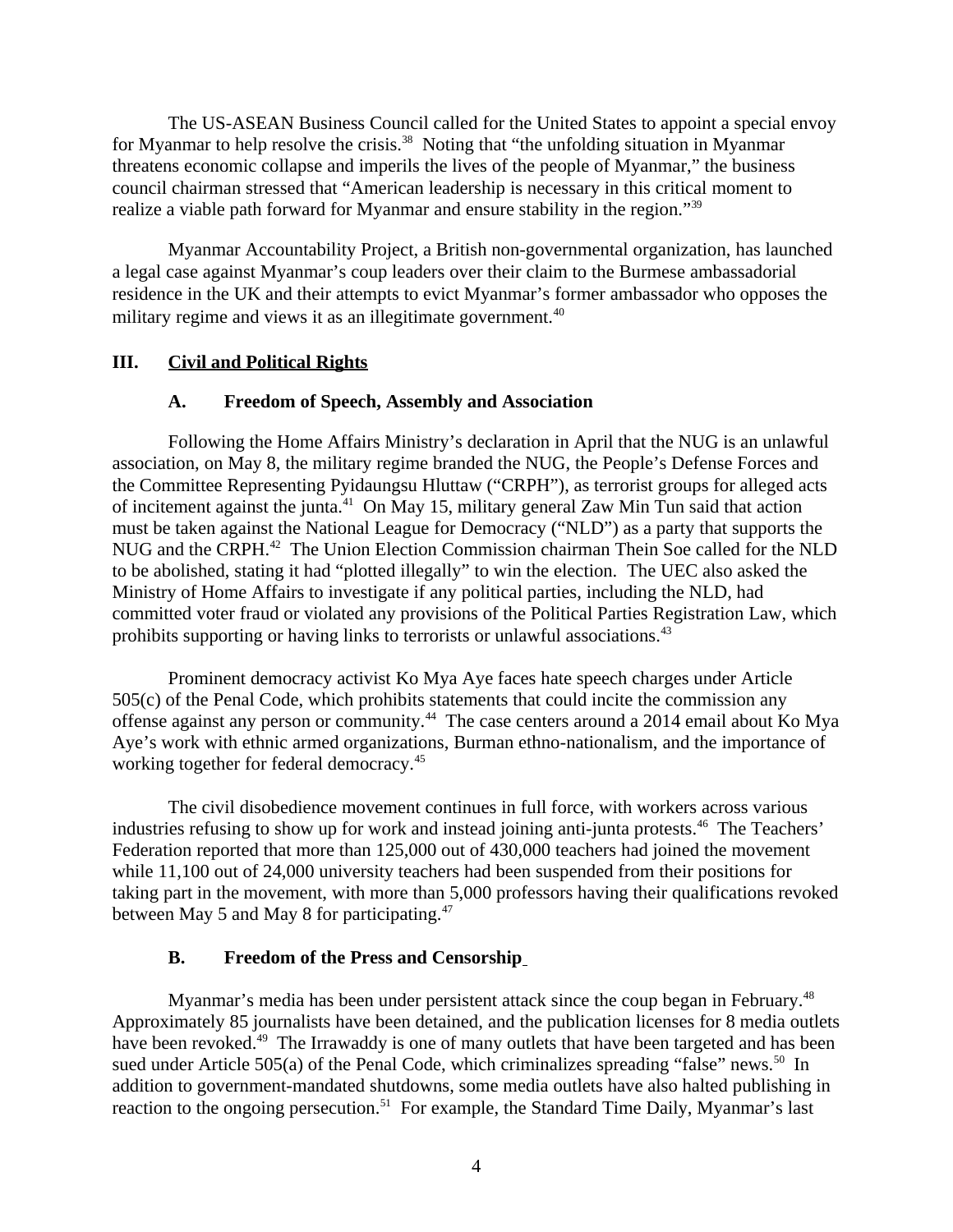independent daily newspaper, decided to stop publishing in mid-March due to safety concerns and difficulty in obtaining stories. $52$ 

On May 24, Danny Fenster, an American journalist working for Frontier Myanmar, was detained by the current regime and is being held in Insein Prison.<sup>53</sup> Fenster was detained just before boarding a flight to Kuala Lumpur in Malaysia. The reason for his detention is currently unknown.<sup>54</sup> According to Sonny Swe, founder of Frontier Myanmar, the U.S. Embassy in Yangon is trying to secure Fenster's release.<sup>55</sup>

Since the coup in February, three foreign journalists in total have been detained, including Fenster; however, the other two journalists, Robert Bosiaga and Yuki Kitazumi, have since been freed and deported.<sup>56</sup> Yuki Kitazumi, who had been detained since mid-April, was indicted in early May.<sup>57</sup> He had been covering anti-government protests and posted online social media posts that were viewed as "critical of the military."<sup>58</sup> Kitazumi was released on May 14.<sup>59</sup>

The treatment of journalists in Myanmar has been met with widespread outcry. Barbara Trionfi, executive director of the International Press Institute, stated that the "international community must respond forcefully to the increase in detentions, violence and intimidation of journalists in Myanmar in recent weeks, which represents an unacceptable attack on press freedom."<sup>60</sup> Amnesty International has also demanded that the military drop charges against all journalists who have been detained, including those in pre-trial detention, released on bail, or those with outstanding warrants "solely for carrying out their work and the peaceful exercise of their human rights."<sup>61</sup> The organization stated that the ongoing attack on journalists in Myanmar constitutes an attempt by the military "to suppress peaceful dissent and obscure violations committed by security forces."<sup>62</sup>

# **IV. Economic Development**

# <span id="page-4-1"></span><span id="page-4-0"></span>**A. Economic Development—Legal Framework, Foreign Investment**

Norway's Telenor, which operates one of Myanmar's four telecom companies, has written off its entire \$782 million investment in Myanmar, where it is seen as a cornerstone foreign investor.<sup>63</sup> Telenor has suffered from the military regime's crackdown on communications and dissent since the coup on February 1. The junta first ordered Telenor and other telecoms companies to block popular social media sites such as Facebook, before shutting off internet services every night and finally cutting off most remaining mobile and wireless internet communications.

Myanmar's military rulers have approved new investment in projects worth nearly \$2.8 billion, including a liquefied natural gas (LNG) power plant that will cost \$2.5 billion.<sup>64</sup> Approvals for 15 projects were given on May 7 by the Myanmar Investment Commission, according to a statement on the website of the Directorate of Investment and Company Administration. In addition to the LNG plant, other approved projects include livestock, manufacturing and services projects. The statement did not give details of the companies behind the projects.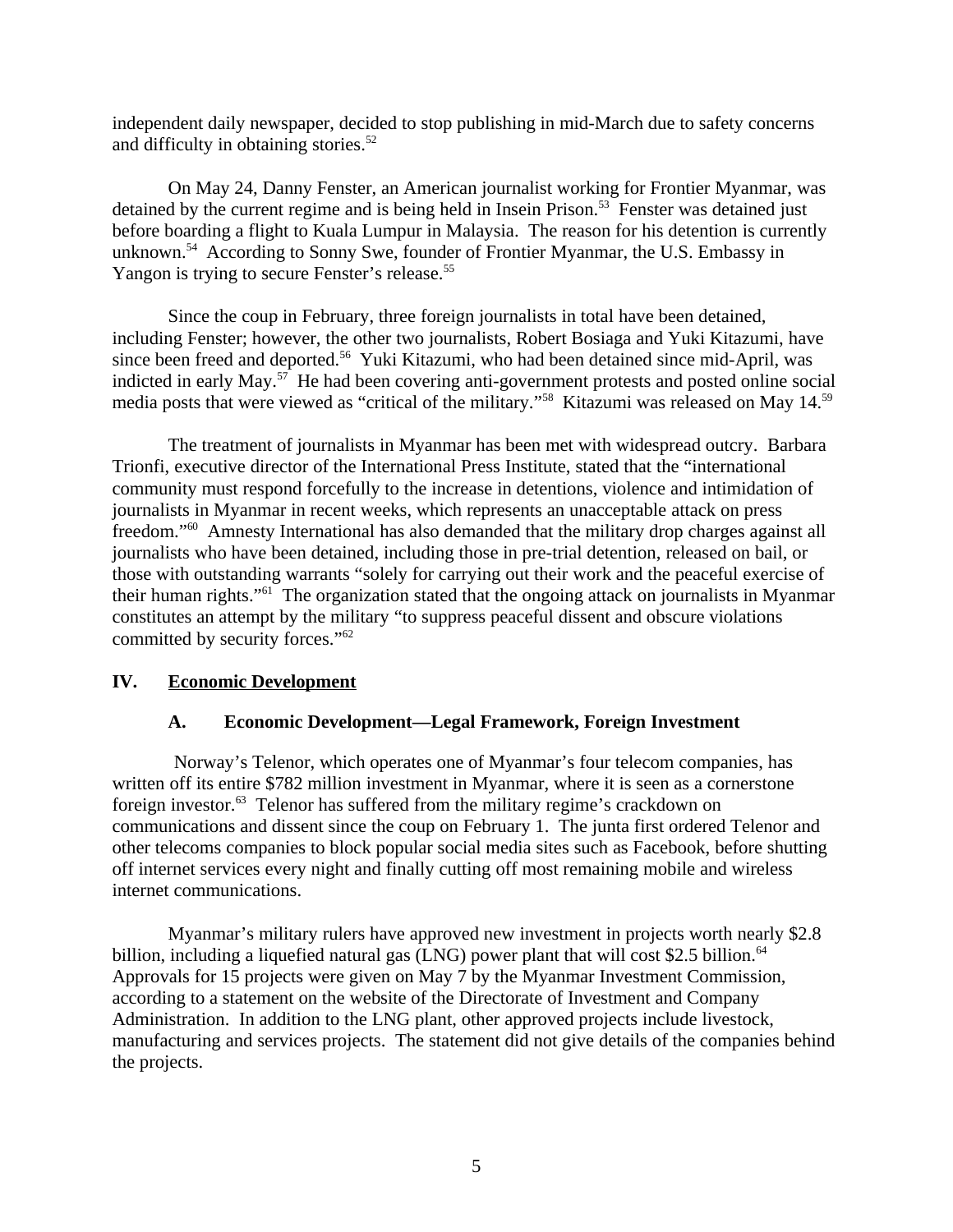In response to repeated calls to cut ties with the military regime in Myanmar, energy giants Total and Chevron on May 26 announced they have suspended some payments to their joint venture with a state-owned company controlled by the coup leaders. $65$  The decision is retroactive and effective as of April 1.<sup>66</sup> All cash distributions by Moattama Gas Transportation Company Limited ("MGTC") to its shareholders—Total (31.24%), Chevron (28.26%), PTTEP (25.5%) and Myanma Oil and Gas Enterprise ("MOGE") (15%)—are suspended, according to Total.<sup>67</sup> While cautiously welcoming Total and Chevron's decision to suspend dividend payments, rights group Justice for Myanmar pointed out that income from MGTC accounts for only a small fraction of total payments from the Yadana project to the Myanmar military.<sup>68</sup> MOGE owns just 15% of the pipeline company. $69$ 

#### <span id="page-5-3"></span>**B. Economic Development—Infrastructure, Major Projects**

Hongkong and Shanghai Hotels, operator of luxury hotels, said on May 21 that it will suspend construction on its planned \$130 million Yangon property for a year.<sup>70</sup> The hotel company's Yangon project involves the redevelopment of the former colonial-style downtown headquarters of Myanmar Railway Co. into an 88-room luxury hotel.<sup>71</sup> Hongkong and Shanghai Hotels owns 70% of the project with the rest held indirectly by Serge Pun & Associates, a leading private conglomerate in Myanmar.<sup>72</sup> The hotel is one part of a landmark commercial development called Yoma Central.<sup>73</sup>

Japanese retailer AEON has postponed the construction of what would have been the largest shopping mall in Myanmar due to the military takeover.<sup>74</sup> The US\$180 million (296) billion kyats) project was approved under the National League for Democracy government in August last year as a joint venture between Japan's AEON Mall Co. with a 70% stake and Myanmar's Shwe Taung Co. with 30%.<sup>75</sup> The AEON mall, which was due to become the largest mall in the country, was planned for a 7-hectare plot in Yangon's Dagon Seikkan Township.<sup>76</sup>

# <span id="page-5-2"></span>**C. Land Seizure**

Staff members at a company accused of unlawfully seizing land in Kachin State were displaced by a Kachin Independence Army attack. Following the attack, farmers have retaken their land.<sup>77</sup> All of the land that was originally taken in 2006 has reportedly been returned, and plans are underway to divide the land between the farmers.<sup>78</sup> Prior attempts to retake the land were unsuccessful and were "met with threats and beatings."<sup>79</sup> Farmers expressed joy at having displaced the company, which they had described as "bull[ving] them."<sup>80</sup>

# **V. Peace Talks and Ethnic Violence**

#### <span id="page-5-1"></span><span id="page-5-0"></span>**A. Ethnic Violence**

In early May, the Kachin Independence Army ("KIA") shot down a Myanmar military helicopter during an attack on their base.<sup>81</sup> The KIA said the helicopter crashed near Konglaw village of Momauk Township in Kachin State after being hit by anti-aircraft fire.<sup>82</sup> The Tatmadaw and KIA rebel fighters have twice clashed near Momauk since April 11.<sup>83</sup> A total of 7,000 ethnic Kachin have been displaced due to the ongoing fighting in the Momauk area.<sup>84</sup>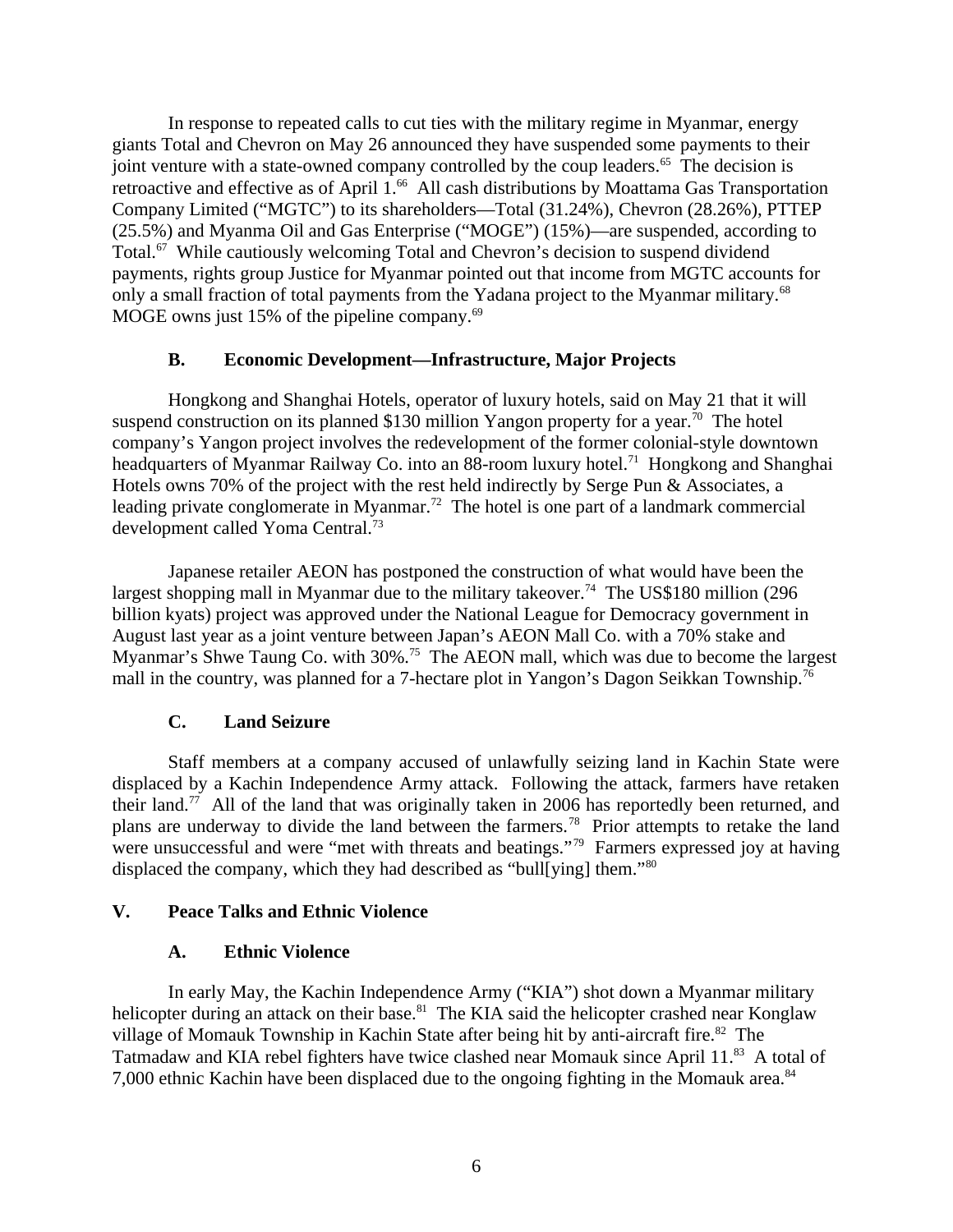The KIA and the military continued to clash in northern Shan State's Kutkai Township in mid-May, with KIA conducting ambushes on the regime's supply line. $85$  The military subsequently set landmines around Namparchi, according to the residents. <sup>86</sup> The junta-run Myawaddy news agency reported that two locals from Wa Wan village in Kachin State's Momauk Township were injured by a landmine on the evening of May 15. The military alleged that the mine was planted by the KIA. $^{87}$  Hundreds of villagers in the township have fled their homes. $88$ 

The violence following the coup in February has pushed some in the anti-junta movement to form a so-called "People's Defence Force" ("PDF") consisting of civilians fighting back against security forces with homemade weapons.<sup>89</sup> According to one PDF member, at least 20 police officers died on May 23 as the PDF seized a police station in Moebyel, Shan State.<sup>90</sup> The police station was burnt down and rebel fighters also took four security force members into custody, local media reported. <sup>91</sup>

According to the UN, in the first half of May, heavy fighting between the Myanmar Armed Forces and ethnic armed organizations ("EAOs"), particularly in Kayin, Kachin and Chin States, killed dozens of combatants and internally displaced thousands of civilians. $92$ Approximately 61,000 people have been internally displaced in Myanmar since the military takeover, of whom some 56,000 remain displaced, representing a 10% increase since the beginning of May. <sup>93</sup> This number includes an estimated 42,000 in south-eastern Myanmar and 14,000 in Kachin and northern Shan States. <sup>94</sup> Thousands of people are also believed to be internally displaced in Chin State and the Sagaing Region.<sup>95</sup>

Since late March, some 6,900 Myanmar nationals have also sought safety from armed clashes in Thailand's Mae Hong Son province, with 1,800 refugees currently accommodated in temporary safety areas along the Thai-Myanmar border.<sup>96</sup> In India, refugees from Myanmar continue crossing into Mizoram and Manipur to seek refuge. $97$ 

#### <span id="page-6-0"></span>**B. Peace Talks**

In a public statement, General Saw Mutu Sae Poe, chairman of the Karen National Union ("KNU"), urged stakeholders to use negotiation to solve Myanmar's political problems.<sup>98</sup> The statement, which was issued after the military launched air strikes on civilians in retaliation for attacks on military outposts by the Karen National Liberation Army, prompted significant criticism, including from the Kayin community.<sup>99</sup> General Saw Mutu Sae Poe said the KNU would continue political negotiations and uphold the principles of the Nationwide Ceasefire Agreement.<sup>100</sup> A political and ethnic affairs observer, who spoke on condition of anonymity, said the chairman's position reflects the KNU's attitude as a whole as only half of the KNU's seven brigades are actually taking part in the fighting against the military regime.<sup>101</sup> However, a KNU leader in their central committee said the statement is the KNU chairman's personal view and does not represent the whole organization.<sup>102</sup>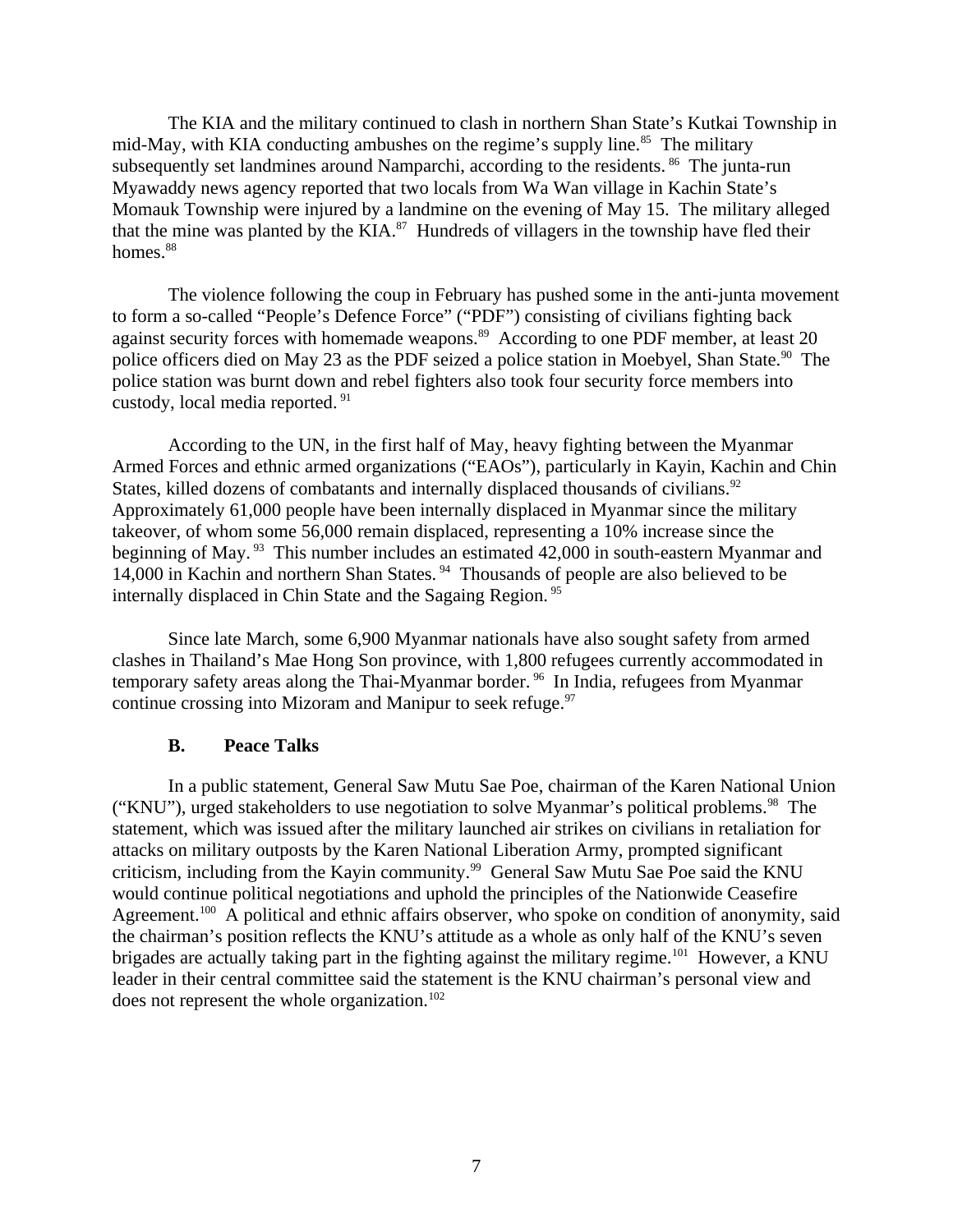The Washington Post, May 13, 2021: [https://www.washingtonpost.com/world/2021/05/13/battle-myanmar-is-far-over/.](https://www.washingtonpost.com/world/2021/05/13/battle-myanmar-is-far-over/)

 Reuters, May 11, 2021: [https://www.reuters.com/world/asia-pacific/myanmar-marks-100-days-junta-rule-with-protests-2021-05-](https://www.reuters.com/world/asia-pacific/myanmar-marks-100-days-junta-rule-with-protests-2021-05-11/) [11/.](https://www.reuters.com/world/asia-pacific/myanmar-marks-100-days-junta-rule-with-protests-2021-05-11/)

 The Associated Press, May 11, 2021: [https://apnews.com/article/united-nations-myanmar-race-and-ethnicity-business-government](https://apnews.com/article/united-nations-myanmar-race-and-ethnicity-business-government-and-politics-e4630a979c2a84a3c6ce13526a1cd130/)[and-politics-e4630a979c2a84a3c6ce13526a1cd130/.](https://apnews.com/article/united-nations-myanmar-race-and-ethnicity-business-government-and-politics-e4630a979c2a84a3c6ce13526a1cd130/)

 The Irrawaddy, May 12, 2021: [https://www.irrawaddy.com/news/burma/myanmar-villagers-detained-after-overnight-battle-with](https://www.irrawaddy.com/news/burma/myanmar-villagers-detained-after-overnight-battle-with-junta-troops.html)  [junta-troops.html.](https://www.irrawaddy.com/news/burma/myanmar-villagers-detained-after-overnight-battle-with-junta-troops.html)

*Id.*

*Id.*

Radio Free Asia, May 11, 2021:<https://www.rfa.org/english/news/myanmar/poet-05112021185408.html>

 The Guardian, May 16, 2021: [https://www.theguardian.com/global-development/2021/may/17/revolution-dwells-in-the-heart](https://www.theguardian.com/global-development/2021/may/17/revolution-dwells-in-the-heart-myanmars-poets-cut-down-by-the-miltary)[myanmars-poets-cut-down-by-the-miltary](https://www.theguardian.com/global-development/2021/may/17/revolution-dwells-in-the-heart-myanmars-poets-cut-down-by-the-miltary)

 The Wall Street Journal, May 16, 2021: [https://www.wsj.com/articles/myanmars-military-detained-a-poet-he-was-soon-dead-and](https://www.wsj.com/articles/myanmars-military-detained-a-poet-he-was-soon-dead-and-disfigured-11621175948)[disfigured-11621175948](https://www.wsj.com/articles/myanmars-military-detained-a-poet-he-was-soon-dead-and-disfigured-11621175948)

 USA Today, May 8, 2021: [https://www.usatoday.com/story/news/world/2021/05/08/after-myanmar-coup-young-men](https://www.usatoday.com/story/news/world/2021/05/08/after-myanmar-coup-young-men-disappearing-hunted-military/4974614001/)[disappearing-hunted-military/4974614001/](https://www.usatoday.com/story/news/world/2021/05/08/after-myanmar-coup-young-men-disappearing-hunted-military/4974614001/)

*Id.*

12 The Guardian, May 22, 2021: [https://www.theguardian.com/world/2021/may/23/myanmars-military-rulers-suspend-more-than-](https://www.theguardian.com/world/2021/may/23/myanmars-military-rulers-suspend-more-than-125000-teachers-for-opposing-coup)[125000-teachers-for-opposing-coup](https://www.theguardian.com/world/2021/may/23/myanmars-military-rulers-suspend-more-than-125000-teachers-for-opposing-coup)

*Id.* 

*Id.* 

 Al Jazeera, May 29, 2021: [https://www.aljazeera.com/news/2021/5/29/myanmar-shadow-government-allies-with-rebels-against](https://www.aljazeera.com/news/2021/5/29/myanmar-shadow-government-allies-with-rebels-against-military)[military](https://www.aljazeera.com/news/2021/5/29/myanmar-shadow-government-allies-with-rebels-against-military)

 The Irrawaddy, May 31, 2021: [https://www.irrawaddy.com/news/burma/chin-national-front-signs-deal-with-myanmars-shadow](https://www.irrawaddy.com/news/burma/chin-national-front-signs-deal-with-myanmars-shadow-govt.html)[govt.html](https://www.irrawaddy.com/news/burma/chin-national-front-signs-deal-with-myanmars-shadow-govt.html)

*Id.* 

 Al Jazeera, June 1, 2021: [https://www.aljazeera.com/news/2021/6/1/rohingya-protest-against-living-conditions-on-bangladesh](https://www.aljazeera.com/news/2021/6/1/rohingya-protest-against-living-conditions-on-bangladesh-island)[island.](https://www.aljazeera.com/news/2021/6/1/rohingya-protest-against-living-conditions-on-bangladesh-island)

Radio Free Asia, May, 31, 2021: [https://www.rfa.org/english/news/myanmar/bangladesh-rohingya-05312021151323.html;](https://www.rfa.org/english/news/myanmar/bangladesh-rohingya-05312021151323.html) Al

Jazeera, June 1, 2021: [https://www.aljazeera.com/news/2021/6/1/rohingya-protest-against-living-conditions-on-bangladesh-island.](https://www.aljazeera.com/news/2021/6/1/rohingya-protest-against-living-conditions-on-bangladesh-island) Al Jazeera, June 1, 2021: [https://www.aljazeera.com/news/2021/6/1/rohingya-protest-against-living-conditions-on-bangladesh-](https://www.aljazeera.com/news/2021/6/1/rohingya-protest-against-living-conditions-on-bangladesh-island)

[island.](https://www.aljazeera.com/news/2021/6/1/rohingya-protest-against-living-conditions-on-bangladesh-island)

Radio Free Asia, May, 31, 2021:<https://www.rfa.org/english/news/myanmar/bangladesh-rohingya-05312021151323.html>

Radio Free Asia, May 25, 2021:<https://www.rfa.org/english/news/myanmar/relying-05252021165631.html>

Radio Free Asia, May 25, 2021:<https://www.rfa.org/english/news/myanmar/relying-05252021165631.html>

Radio Free Asia, May 25, 2021:<https://www.rfa.org/english/news/myanmar/relying-05252021165631.html>

Radio Free Asia, May 25, 2021:<https://www.rfa.org/english/news/myanmar/relying-05252021165631.html>

 The Irrawaddy, May 15, 2021: [https://www.irrawaddy.com/news/burma/myanmar-junta-extorting-cash-from-wealthy-parents-of](https://www.irrawaddy.com/news/burma/myanmar-junta-extorting-cash-from-wealthy-parents-of-detained-protesters.html)[detained-protesters.html.](https://www.irrawaddy.com/news/burma/myanmar-junta-extorting-cash-from-wealthy-parents-of-detained-protesters.html)

*Id.*

28 Frontier Myanmar, May 31, 2021: [https://www.frontiermyanmar.net/en/anxiety-bribes-and-bullies-a-journey-through-post-coup](https://www.frontiermyanmar.net/en/anxiety-bribes-and-bullies-a-journey-through-post-coup-myanmar/)[myanmar/](https://www.frontiermyanmar.net/en/anxiety-bribes-and-bullies-a-journey-through-post-coup-myanmar/)

*Id.*

30 The Irrawaddy, May 31, 2021: [https://www.irrawaddy.com/news/burma/myanmars-national-unity-govt-vows-to-work-with](https://www.irrawaddy.com/news/burma/myanmars-national-unity-govt-vows-to-work-with-world-court-on-rohingya-genocide-case.html)[world-court-on-rohingya-genocide-case.html.](https://www.irrawaddy.com/news/burma/myanmars-national-unity-govt-vows-to-work-with-world-court-on-rohingya-genocide-case.html)

*Id.*

Mizzima, May 3, 2021: [https://www.mizzima.com/article/undp-warns-myanmar-brink-economic-disaster.](https://www.mizzima.com/article/undp-warns-myanmar-brink-economic-disaster)

*Id.*

 The Irrawaddy, May 5, 2021: [https://www.irrawaddy.com/news/burma/calls-grow-cut-myanmar-juntas-external-financial](https://www.irrawaddy.com/news/burma/calls-grow-cut-myanmar-juntas-external-financial-lifelines.html)[lifelines.html.](https://www.irrawaddy.com/news/burma/calls-grow-cut-myanmar-juntas-external-financial-lifelines.html)

*Id.*

 The Irrawaddy, May 13, 2021: [https://www.irrawaddy.com/news/burma/un-panel-calls-on-intl-business-community-to-take](https://www.irrawaddy.com/news/burma/un-panel-calls-on-intl-business-community-to-take-stand-on-myanmar-juntas-abuses.html)[stand-on-myanmar-juntas-abuses.html.](https://www.irrawaddy.com/news/burma/un-panel-calls-on-intl-business-community-to-take-stand-on-myanmar-juntas-abuses.html)

 The Irrawaddy, May 18, 2021: [https://www.irrawaddy.com/news/burma/us-slaps-sanctions-on-more-myanmar-junta-members](https://www.irrawaddy.com/news/burma/us-slaps-sanctions-on-more-myanmar-junta-members-ruling-body.html)[ruling-body.html.](https://www.irrawaddy.com/news/burma/us-slaps-sanctions-on-more-myanmar-junta-members-ruling-body.html)

 The Irrawaddy, May 7, 2021: [https://www.irrawaddy.com/news/burma/business-lobby-group-demands-us-envoy-to-tackle](https://www.irrawaddy.com/news/burma/business-lobby-group-demands-us-envoy-to-tackle-myanmar-crisis.html)[myanmar-crisis.html.](https://www.irrawaddy.com/news/burma/business-lobby-group-demands-us-envoy-to-tackle-myanmar-crisis.html)

*Id.*

 The Irrawaddy, May 5, 2021: [https://www.irrawaddy.com/news/burma/myanmar-junta-faces-uk-legal-action-claims](https://www.irrawaddy.com/news/burma/myanmar-junta-faces-uk-legal-action-claims-ambassadorial-home-london.html)[ambassadorial-home-london.html.](https://www.irrawaddy.com/news/burma/myanmar-junta-faces-uk-legal-action-claims-ambassadorial-home-london.html)

41 The Irrawaddy, May 1, 2021: https://www.irrawaddy.com/news/burma/myanmar-coup-highlights-90-days.html; The Irrawaddy, May 10, 2021: [https://www.irrawaddy.com/news/burma/myanmar-junta-declares-national-unity-government-crph-defense-forces-as](https://www.irrawaddy.com/news/burma/myanmar-junta-declares-national-unity-government-crph-defense-forces-as-terrorist-groups.html)[terrorist-groups.html](https://www.irrawaddy.com/news/burma/myanmar-junta-declares-national-unity-government-crph-defense-forces-as-terrorist-groups.html)

 The Irrawaddy, June 2, 2021: [https://www.irrawaddy.com/news/burma/to-disband-nld-myanmar-junta-to-probe-for-violations-of](https://www.irrawaddy.com/news/burma/to-disband-nld-myanmar-junta-to-probe-for-violations-of-parties-registration-pledges.html)[parties-registration-pledges.html](https://www.irrawaddy.com/news/burma/to-disband-nld-myanmar-junta-to-probe-for-violations-of-parties-registration-pledges.html)

*Id.*

 The Irrawaddy, May 9, 2021:<https://www.irrawaddy.com/news/burma/veteran-myanmar-activist-faces-hate-speech-charges.html> *Id.*

Hankyoreh, May 30, 2021: [https://english.hani.co.kr/arti/english\\_edition/e\\_international/997191.html](https://english.hani.co.kr/arti/english_edition/e_international/997191.html)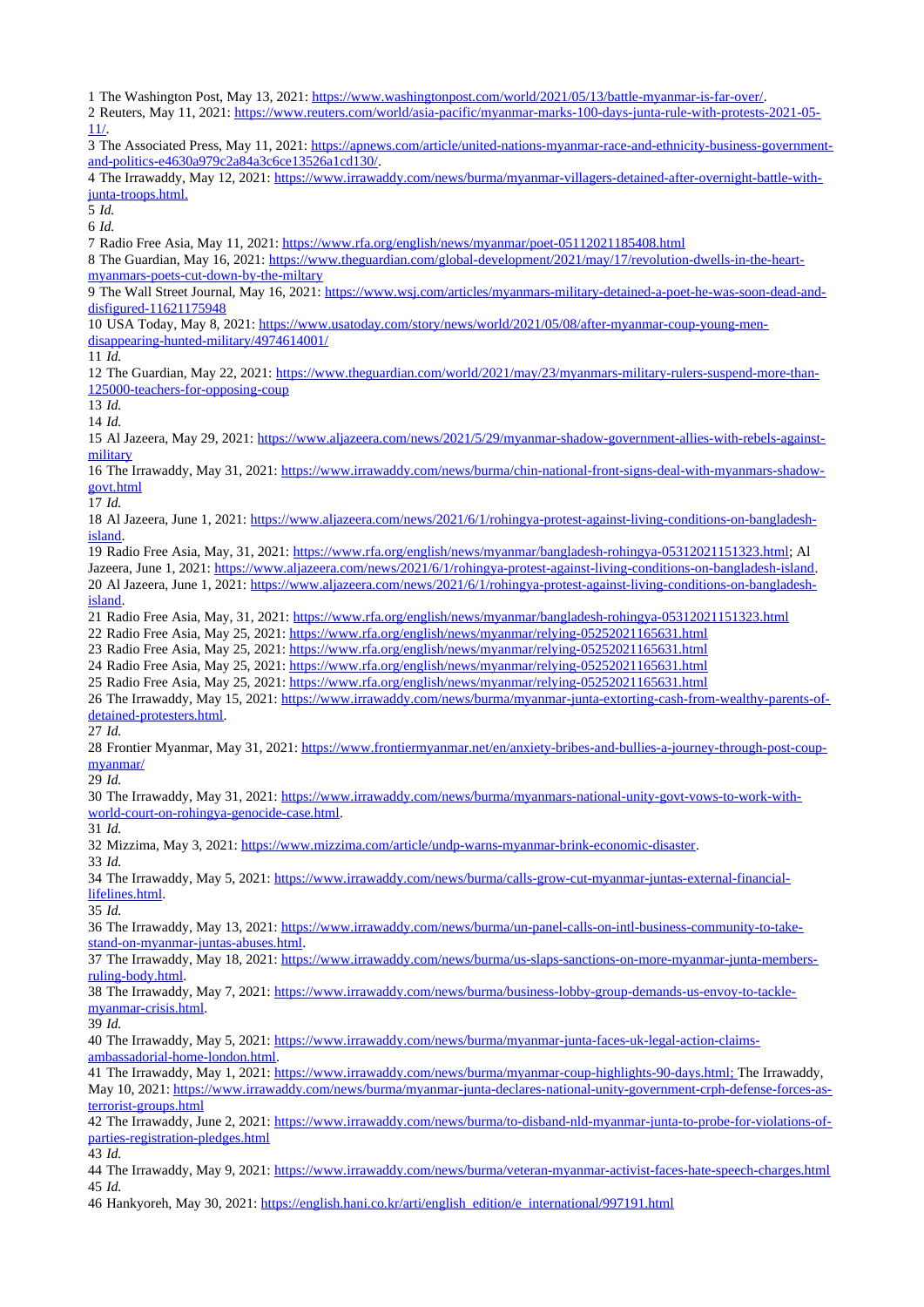| 47 Reuters, June 2, 2021: https://www.reuters.com/world/asia-pacific/boycott-bombings-mar-myanmars-new-school-year-2021-06-                                                                                                     |
|---------------------------------------------------------------------------------------------------------------------------------------------------------------------------------------------------------------------------------|
| 02/; Hankyoreh, May 30, 2021: https://english.hani.co.kr/arti/english_edition/e_international/997191.html<br>48 The Irrawaddy, May 25, 2021: https://www.irrawaddy.com/news/burma/us-journalist-seized-at-myanmar-airport.html. |
| 49 Id.                                                                                                                                                                                                                          |
| 50 Id.                                                                                                                                                                                                                          |
| 51 Radio Free Asia, June 1, 2021: https://www.rfa.org/english/news/myanmar/journalists-06012021182602.html.                                                                                                                     |
| 52 Id.<br>53 The Irrawaddy, May 25, 2021: https://www.irrawaddy.com/news/burma/us-journalist-seized-at-myanmar-airport.html.                                                                                                    |
| 54 Id.<br>55 VOA, May 25, 2021: https://www.voanews.com/press-freedom/myanmars-arrest-journalists-extraordinary-attack-freedom-                                                                                                 |
| expression-un-says.<br>56 The Irrawaddy, May 25, 2021: https://www.irrawaddy.com/news/burma/us-journalist-seized-at-myanmar-airport.html.<br>57 Id.                                                                             |
| 58 The Irawaddy, May 4, 2021: https://www.irrawaddy.com/news/burma/japanese-journalist-indicted-myanmar-fake-news-<br>charge.html.                                                                                              |
| 59 The Irrawaddy, May 14, 2021: https://www.irrawaddy.com/news/burma/myanmar-junta-frees-detained-japanese-journalist.html.<br>60 Id.                                                                                           |
| 61 VOA, May 27, 2021: https://www.voanews.com/east-asia-pacific/amnesty-international-calls-myanmar-junta-drop-charges-                                                                                                         |
| against-detained.<br>62 Id.                                                                                                                                                                                                     |
| 63 Financial Times, May 4, 2021: https://www.ft.com/content/ba1f8db9-e2d1-4e45-80be-1f6f6fe1344b.                                                                                                                               |
| 64 Reuters, May 9, 2021: https://www.reuters.com/world/asia-pacific/myanmars-junta-approves-28-bln-investment-including-gas-                                                                                                    |
| power-plant-2021-05-09/.<br>65 The Irrawaddy, May 27, 2021: https://www.irrawaddy.com/news/burma/total-chevron-suspend-some-payments-to-myanmar-                                                                                |
| junta-linked-energy-firm.html                                                                                                                                                                                                   |
| 66 Id.                                                                                                                                                                                                                          |
| 67 Id.<br>68 Id.                                                                                                                                                                                                                |
| 69 Id.                                                                                                                                                                                                                          |
| 70 NIKKEI Asia, May 21, 2021: https://asia.nikkei.com/Spotlight/Myanmar-Coup/Peninsula-Hotels-suspends-130m-Yangon-                                                                                                             |
| project-for-a-year                                                                                                                                                                                                              |
| 71 Id.                                                                                                                                                                                                                          |
| 72 Id.<br>73 Id.                                                                                                                                                                                                                |
| 74 The Irrawaddy, May 21, 2021: https://www.irrawaddy.com/news/burma/japanese-retail-giant-aeon-shelves-myanmar-mall-                                                                                                           |
| plans.html                                                                                                                                                                                                                      |
| 75 Id.                                                                                                                                                                                                                          |
| 76 Id.                                                                                                                                                                                                                          |
| 77 The Irrawaddy, May 20, 2021: https://www.irrawaddy.com/news/burma/kachin-farmers-occupy-land-seized-by-myanmar-                                                                                                              |
| military-linked-company.html<br>78 Id.                                                                                                                                                                                          |
| 79 Id.                                                                                                                                                                                                                          |
| 80 Id.                                                                                                                                                                                                                          |
| 81 The Assam Tribune, May 3, 2021: https://assamtribune.com/international/nasas-juno-sends-1st-images-of-jupiters-largest-moon-                                                                                                 |
| 1094879?infinitescroll=1.                                                                                                                                                                                                       |
| 82 Id.                                                                                                                                                                                                                          |
| 83 Id.<br>84 Id.                                                                                                                                                                                                                |
| 85 Myanmar Now, May 18, 2021: https://myanmar-now.org/en/news/new-clashes-break-out-between-kia-regime-forces-in-northern-                                                                                                      |
| shan-state.                                                                                                                                                                                                                     |
| 86 Id.                                                                                                                                                                                                                          |
| 87 Id.                                                                                                                                                                                                                          |
| 88 Id.<br>89 Bangkok Post, May 24, 2021: https://www.bangkokpost.com/world/2120667/police-and-soldiers-killed-in-eastern-myanmar-                                                                                               |
| amid-heavy-fighting.                                                                                                                                                                                                            |
| 90 Id.                                                                                                                                                                                                                          |
| 91 Id.                                                                                                                                                                                                                          |
| 92 Relief Web, May 20, 2021: https://reliefweb.int/report/myanmar/unhcr-regional-bureau-asia-and-pacific-rbap-myanmar-<br>emergency-external-update-19-may.                                                                     |
| 93 Id.                                                                                                                                                                                                                          |
| 94 Id.                                                                                                                                                                                                                          |
| 95 Id.                                                                                                                                                                                                                          |
| 96 Id.                                                                                                                                                                                                                          |
| 97 Id.                                                                                                                                                                                                                          |
| 98 The Irrawaddy, May 11, 2021: https://www.irrawaddy.com/news/burma/karen-armed-group-leader-condemned-for-backing-talks-<br>with-junta.html.                                                                                  |
| 99 Id.                                                                                                                                                                                                                          |
| 100 Id.                                                                                                                                                                                                                         |
| 101 Id.                                                                                                                                                                                                                         |
|                                                                                                                                                                                                                                 |